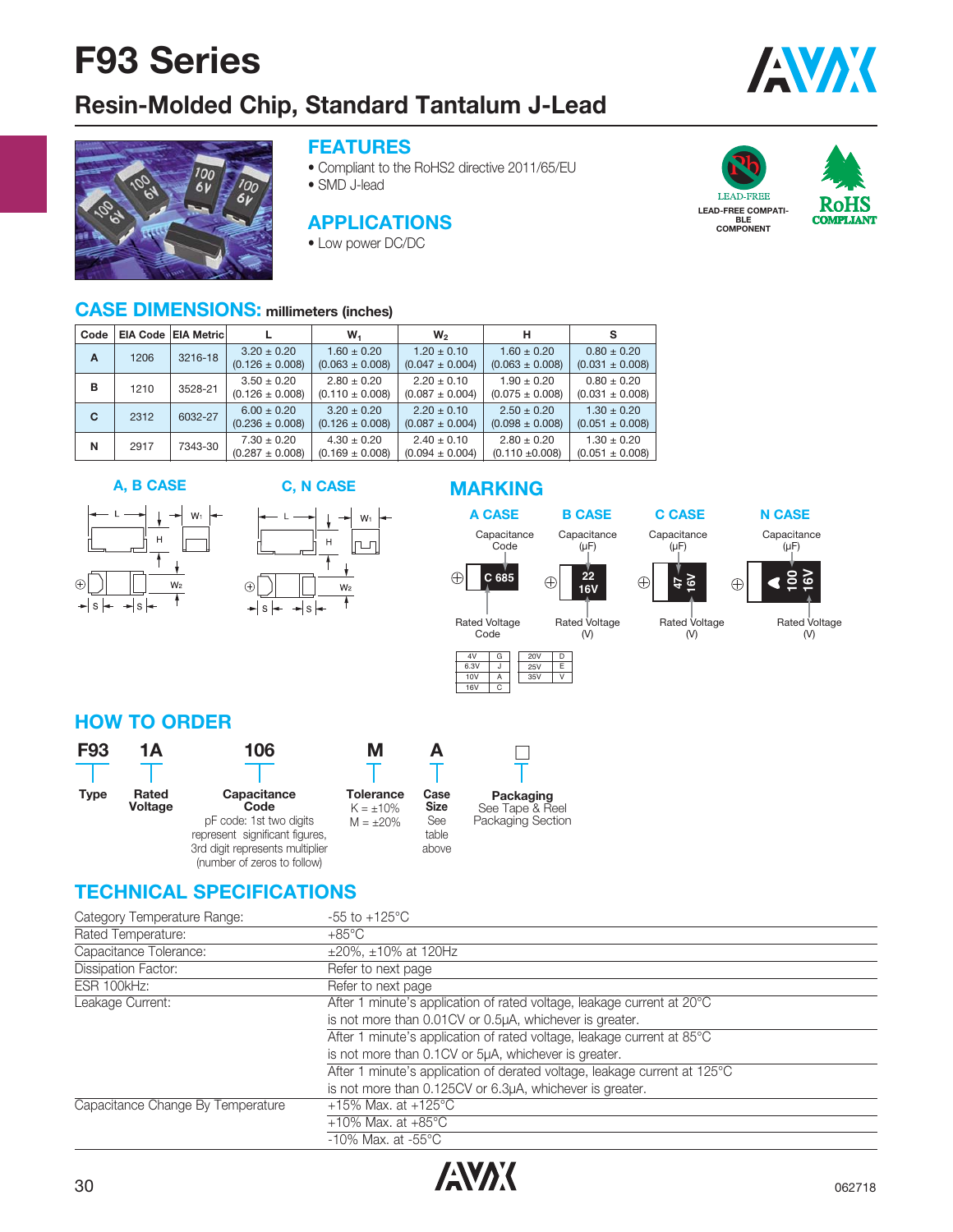

## **Resin-Molded Chip, Standard Tantalum J-Lead**

### **CAPACITANCE AND RATED VOLTAGE RANGE (LETTER DENOTES CASE SIZE)**

| Capacitance |      | <b>Rated Voltage</b> |                |                |                |                |               |                |  |  |  |  |  |
|-------------|------|----------------------|----------------|----------------|----------------|----------------|---------------|----------------|--|--|--|--|--|
| μF          | Code | 4V (0G)              | 6.3V (0J)      | 10V (1A)       | 16V (1C)       | 20V (1D)       | 25V (1E)      | 35V (1V)       |  |  |  |  |  |
| 0.33        | 334  |                      |                |                |                |                |               | A              |  |  |  |  |  |
| 0.47        | 474  |                      |                |                |                |                |               | A              |  |  |  |  |  |
| 0.68        | 684  |                      |                |                |                |                |               | $\overline{A}$ |  |  |  |  |  |
| 1.0         | 105  |                      |                |                | А              |                | Α             | Α              |  |  |  |  |  |
| 1.5         | 155  |                      |                |                | $\overline{A}$ |                | A             | A              |  |  |  |  |  |
| 2.2         | 225  |                      |                |                | A              | Α              | A             | A/B            |  |  |  |  |  |
| 3.3         | 335  |                      |                |                | $\overline{A}$ | $\overline{A}$ | $\mathsf{A}$  | $\mathsf B$    |  |  |  |  |  |
| 4.7         | 475  |                      |                | A              | A              | A/B            | A/B           | $\rm{B/C}$     |  |  |  |  |  |
| 6.8         | 685  |                      |                | $\overline{A}$ | $\overline{A}$ | A/B            |               | $\mathsf C$    |  |  |  |  |  |
| 10          | 106  |                      | Α              | Α              | A/B            | A/B            | B/C           | C              |  |  |  |  |  |
| 15          | 156  |                      | $\overline{A}$ | $\overline{A}$ | A/B            | $\mathsf{C}$   | $\mathcal{C}$ | N              |  |  |  |  |  |
| 22          | 226  | A                    | A              | A/B            | A/B/C          | B/C            | C/N           | N              |  |  |  |  |  |
| 33          | 336  | $\mathsf{A}$         | $\overline{A}$ | A/B            | B/C            | C/N            | $\mathsf{N}$  | $\mathsf N$    |  |  |  |  |  |
| 47          | 476  | A                    | A/B            | A/B/C          | B/C/N          | C/N            | $\mathsf{N}$  |                |  |  |  |  |  |
| 68          | 686  | $\overline{A}$       | A/B            | B/C            | C/N            |                |               |                |  |  |  |  |  |
| 100         | 107  | A/B                  | A/B/C          | B/C/N          | C/N            |                |               |                |  |  |  |  |  |
| 150         | 157  | B                    | B/C            | C/N            | $\mathsf N$    |                |               |                |  |  |  |  |  |
| 220         | 227  | B/C                  | B/C/N          | C/N            | $\mathsf{N}$   |                |               |                |  |  |  |  |  |
| 330         | 337  | $\mathsf{C}$         | N              | $\mathsf{N}$   |                |                |               |                |  |  |  |  |  |
| 470         | 477  | $\mathsf{N}$         | $\mathsf{N}$   |                |                |                |               |                |  |  |  |  |  |
| 680         | 687  | N                    |                |                |                |                |               |                |  |  |  |  |  |

Released ratings **Please contact to your local AVX** sales office when these series are being designed in your application.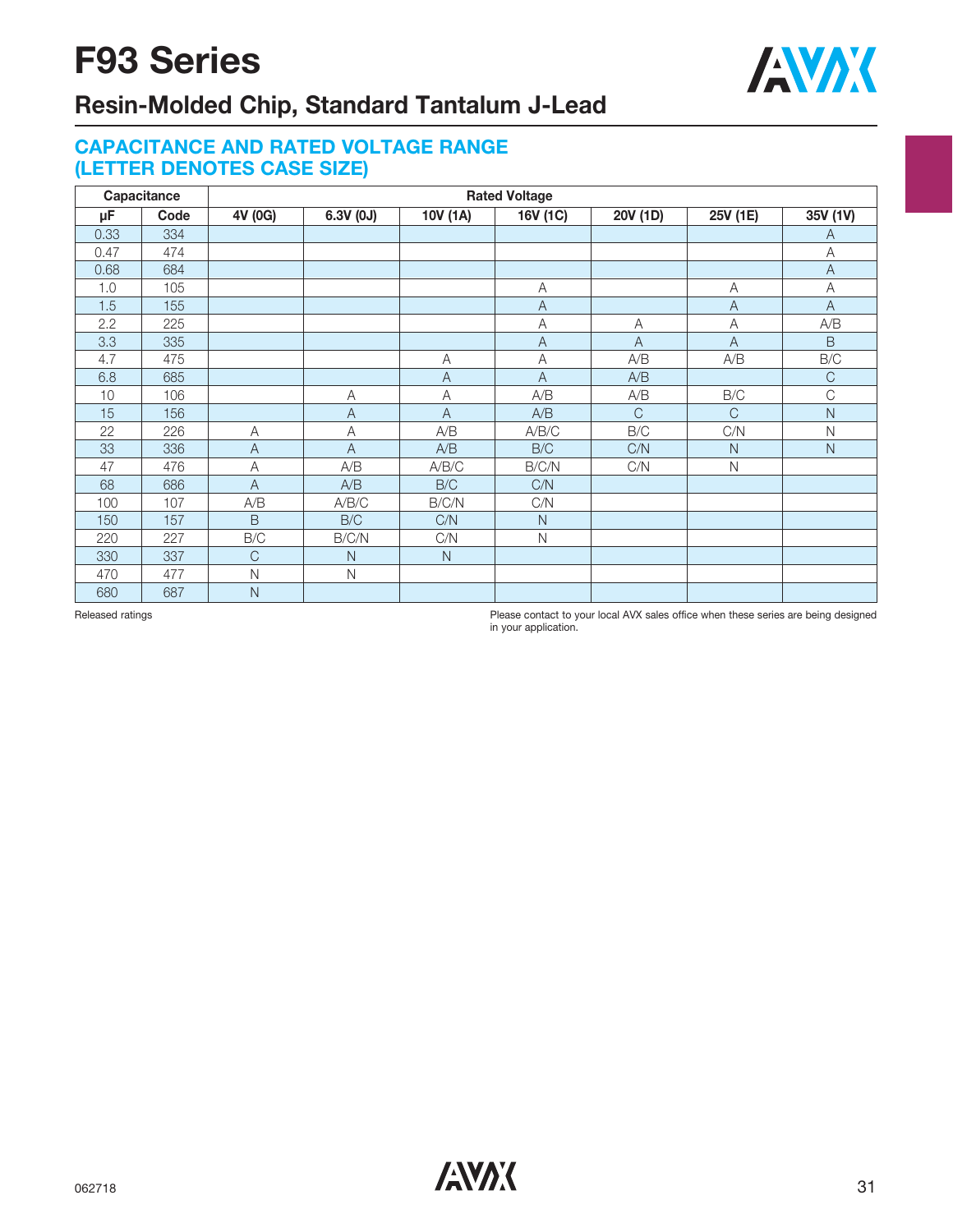

# **Resin-Molded Chip, Standard Tantalum J-Lead**

### **RATINGS & PART NUMBER REFERENCE**

| AVX<br>Part No.            | Case<br><b>Size</b> | <b>Capacitance</b><br>(µF) | Rated<br>Voltage<br>(V) | DCL<br>$(\mu A)$ | DF<br>@120Hz<br>$(\%)$ | <b>ESR</b><br>@100kHz<br>$(\Omega)$ | $*1$<br>$\Delta$ c/c<br>$(\%)$ | <b>MSL</b>   | AVX<br>Part No.            | Case <sup> </sup><br><b>Size</b> | <b>Capacitance</b><br>$(\mu F)$ | Rated<br>Voltage<br>(V) | DCL<br>$(\mu A)$ | DF<br>@120Hz<br>$(\%)$ | <b>ESR</b><br>@100kHz<br>$(\Omega)$ | $*1$<br>$\Delta C/C$<br>(%) | <b>MSL</b>                   |
|----------------------------|---------------------|----------------------------|-------------------------|------------------|------------------------|-------------------------------------|--------------------------------|--------------|----------------------------|----------------------------------|---------------------------------|-------------------------|------------------|------------------------|-------------------------------------|-----------------------------|------------------------------|
|                            |                     |                            |                         | 4 Volt           |                        |                                     |                                |              | F931C106#AA                | Α                                | 10                              | 16                      | 1.6              | 6                      | 3.0                                 | $\star$                     | $\mathbf{1}$                 |
| F930G226#AA                | A                   | 22                         | 4                       | 0.9              | 6                      | 2.5                                 | $\star$                        | 1            | F931C106#BA                | B                                | 10                              | 16                      | 1.6              | 6                      | 2.0                                 | $^\star$                    | $\mathbf{1}$                 |
| F930G336#AA                | Α                   | 33                         | 4                       | 1.3              | 8                      | 2.5                                 | $\star$                        | 1            | F931C156#AA                | Α                                | 15                              | 16                      | 2.4              | 10                     | 3.0                                 | $\star$                     | $\mathbf{1}$                 |
| F930G476#AA                | A                   | 47                         | $\overline{4}$          | 1.9              | 18                     | 2.5                                 | $\star$                        | 1            | F931C156#BA                | B                                | 15                              | 16                      | 2.4              | 6                      | 2.0                                 | $\star$                     | $\mathbf{1}$                 |
| F930G686#AA                | Α                   | 68                         | 4                       | 2.7              | 24                     | 2.5                                 | $\star$                        | 1            | F931C226#AA                | Α                                | 22                              | 16                      | 3.5              | 15                     | 3.0                                 | ±15                         | $\mathbf{1}$                 |
| F930G107#AA                | Α                   | 100                        | $\overline{4}$          | 4.0              | 30                     | 2.0                                 | $\star$<br>$\star$             | 1            | F931C226#BA                | B                                | 22                              | 16                      | 3.5              | 8                      | 1.9                                 | $\star$                     | 1.                           |
| F930G107#BA                | B                   | 100                        | 4                       | 4.0              | 14                     | 0.9                                 | $\star$                        |              | F931C226#CC                | С                                | 22                              | 16                      | 3.5              | 6                      | 1.1                                 | $\star$                     | $\mathbf{1}$                 |
| F930G157#BA                | B                   | 150                        | $\overline{4}$          | 6.0              | 16                     | 0.7                                 | $\star$                        |              | F931C336#BA                | B                                | 33                              | 16                      | 5.3              | 8                      | 1.9                                 | $\star$                     | 1.                           |
| F930G227#BA                | B                   | 220                        | 4                       | 8.8              | 18                     | 0.7                                 | $\star$                        |              | F931C336#CC                | C                                | 33                              | 16                      | 5.3              | 6                      | 1.1                                 |                             | $\mathbf{1}$                 |
| F930G227#CC                | С                   | 220                        | $\overline{4}$          | 8.8              | 12                     | 0.7                                 | $\star$                        |              | F931C476#BA                | В                                | 47                              | 16                      | 7.5              | 16                     | 2.0                                 | ±15<br>$\star$              | $\mathbf{1}$                 |
| F930G337#CC                | C                   | 330                        | 4                       | 13.2             | 14                     | 0.7                                 | $^\star$                       |              | F931C476#CC                | С                                | 47                              | 16                      | 7.5              | 8                      | 0.9                                 | $\star$                     | $\mathbf{1}$                 |
| F930G477#NC                | N.                  | 470                        | $\overline{4}$          | 18.8             | 16                     | 0.3                                 | $\star$                        |              | F931C476#NC                | N                                | 47                              | 16                      | 7.5              | 6                      | 0.7                                 |                             | $\mathbf{1}$                 |
| F930G687#NC                | N                   | 680                        | 4                       | 27.2             | 18                     | 0.3                                 |                                | 1            | F931C686#CC                | С                                | 68                              | 16                      | 10.9             | 10                     | 0.8                                 | ±10                         | $\mathbf{1}$                 |
|                            |                     |                            |                         | $6.3$ Volt       | 6                      | 3.0                                 | $\star$                        |              | F931C686#NC                | N<br>C                           | 68<br>100                       | 16<br>16                | 10.9             | 6<br>15                | 0.6<br>0.7                          |                             | $\mathbf{1}$<br>$\mathbf{1}$ |
| F930J106#AA                | A                   | 10<br>15                   | 6.3<br>6.3              | 0.6              |                        | 2.9                                 | $\star$                        | 1            | F931C107#CC                |                                  |                                 |                         | 16.0             |                        |                                     | ±10                         |                              |
| F930J156#AA                | Α                   | $\overline{22}$            | 6.3                     | 0.9              | 6                      | 2.5                                 | $\star$                        | 1            | F931C107#NC                | N                                | 100<br>150                      | 16<br>16                | 16.0             | 10                     | 0.6<br>0.6                          | $\star$                     | 3<br>$\mathbf{1}$            |
| F930J226#AA                | Α                   |                            |                         | 1.4              | 8                      |                                     | $\star$                        |              | F931C157#NC<br>F931C227#NC | N                                |                                 | 16                      | 24.0             | 15                     |                                     | ±10                         |                              |
| F930J336#AA<br>F930J476#AA | Α                   | 33<br>47                   | 6.3<br>6.3              | 2.1<br>3.0       | 8<br>18                | 2.5<br>2.5                          | $\star$                        |              |                            | N                                | 220                             |                         | 35.2<br>20 Volt  | 25                     | 0.7                                 |                             | 3                            |
| F930J476#BA                | Α<br>Β              | 47                         | 6.3                     | 3.0              | 6                      | 1.0                                 | $\star$                        |              | F931D225#AA                | A                                | 2.2                             | 20                      | 0.5              | $\overline{4}$         | 5.0                                 |                             | $\mathbf{1}$                 |
| F930J686#AA                | Α                   | 68                         | 6.3                     | 4.3              | 20                     | 2.0                                 | $\star$                        |              | F931D335#AA                | Α                                | 3.3                             | 20                      | 0.7              | 4                      | 4.5                                 | $\star$                     | $\mathbf{1}$                 |
| F930J686#BA                | B                   | 68                         | 6.3                     | 4.3              | 8                      | 1.0                                 | $\star$                        |              | F931D475#AA                | Α                                | 4.7                             | 20                      | 0.9              | 6                      | 3.0                                 | $\star$                     | $\mathbf{1}$                 |
| F930J107#AA                | Α                   | 100                        | 6.3                     | 6.3              | 35                     | 2.0                                 | ±15                            |              | F931D475#BA                | B                                | 4.7                             | 20                      | 0.9              | 6                      | 2.8                                 | $\star$                     | $\mathbf{1}$                 |
| F930J107#BA                | B                   | 100                        | 6.3                     | 6.3              | 14                     | 0.9                                 | $\star$                        | 1            | F931D685#AA                | Α                                | 6.8                             | 20                      | 1.4              | 6                      | 3.5                                 | $\star$                     | $\mathbf{1}$                 |
| F930J107#CC                | C                   | 100                        | 6.3                     | 6.3              | 8                      | 0.7                                 | $\star$                        | 1            | F931D685#BA                | B                                | 6.8                             | 20                      | 1.4              | 6                      | 2.5                                 | $\star$                     | 1                            |
| F930J157#BA                | B                   | 150                        | 6.3                     | 9.5              | 18                     | 0.9                                 | $\star$                        | 1            | F931D106#AA                | A                                | 10                              | 20                      | 2.0              | 8                      | 3.5                                 | $\star$                     | $\mathbf{1}$                 |
| F930J157#CC                | С                   | 150                        | 6.3                     | 9.5              | 12                     | 0.7                                 | $\star$                        | 1            | F931D106#BA                | B                                | 10                              | 20                      | 2.0              | 6                      | 2.1                                 | $\star$                     | 1                            |
| F930J227#BA                | B                   | 220                        | 6.3                     | 13.9             | 30                     | 1.2                                 | ±15                            | 3            | F931D156#CC                | С                                | 15                              | 20                      | 3.0              | 6                      | 1.2                                 | $\star$                     | $\mathbf{1}$                 |
| F930J227#CC                | С                   | 220                        | 6.3                     | 13.9             | 14                     | 0.7                                 |                                | 1            | F931D226#BA                | Β                                | 22                              | 20                      | 4.4              | 8                      | 1.9                                 | $^\star$                    | $\mathbf{1}$                 |
| F930J227#NC                | N                   | 220                        | 6.3                     | 13.9             | 10                     | 0.5                                 | $\star$                        |              | F931D226#CC                | С                                | 22                              | 20                      | 4.4              | 8                      | 1.1                                 | $\star$                     | $\mathbf{1}$                 |
| F930J337#NC                | N                   | 330                        | 6.3                     | 20.8             | 14                     | 0.5                                 | $\star$                        |              | F931D336#CC                | С                                | 33                              | 20                      | 6.6              | 8                      | 1.1                                 | $\star$                     | $\mathbf{1}$                 |
| F930J477#NC                | N                   | 470                        | 6.3                     | 29.6             | 16                     | 0.3                                 | $\star$                        |              | F931D336#NC                | Ν                                | 33                              | 20                      | 6.6              | 6                      | 0.7                                 | $\star$                     | $\mathbf{1}$                 |
|                            |                     |                            |                         | 10 Volt          |                        |                                     |                                |              | F931D476#CC                | C                                | 47                              | 20                      | 9.4              | 10                     | 1.1                                 | $\star$                     | $\mathbf{1}$                 |
| F931A475#AA                | Α                   | 4.7                        | 10                      | 0.5              | 6                      | 4.0                                 |                                |              | F931D476#NC                | N                                | 47                              | 20                      | 9.4              | 8                      | 0.7                                 | $\star$                     | $\mathbf{1}$                 |
| F931A685#AA                | A                   | 6.8                        | 10                      | 0.7              | 6                      | 3.5                                 | $\star$                        | $\mathbf{1}$ |                            |                                  |                                 |                         | 25 Volt          |                        |                                     |                             |                              |
| F931A106#AA                | Α                   | 10                         | 10                      | 1.0              | 6                      | 3.0                                 | $\star$                        | 1            | F931E105#AA                | A                                | 1                               | 25                      | 0.5              | $\overline{4}$         | 7.5                                 |                             | 1                            |
| F931A156#AA                | Α                   | 15                         | 10                      | 1.5              | 8                      | 2.9                                 | $\star$                        | 1            | F931E155#AA                | Α                                | 1.5                             | 25                      | 0.5              | $\overline{4}$         | 6.7                                 | $\star$                     | $\mathbf{1}$                 |
| F931A226#AA                | Α                   | 22                         | 10                      | 2.2              | 12                     | 2.5                                 | $\star$                        |              | F931E225#AA                | Α                                | 2.2                             | 25                      | 0.6              | 6                      | 6.3                                 | $\star$                     | $\mathbf{1}$                 |
| F931A226#BA                | Β                   | 22                         | 10                      | 2.2              | 6                      | 1.9                                 | $\star$                        | 1            | F931E335#AA                | Α                                | 3.3                             | 25                      | 0.8              | 6                      | 6.0                                 | $\star$                     | 1.                           |
| F931A336#AA                | Α                   | 33                         | 10                      | 3.3              | 18                     | 2.5                                 | $\star$                        | 1            | F931E475#AA                | Α                                | 4.7                             | 25                      | 1.2              | 8                      | 4.0                                 | $\star$                     | $\mathbf{1}$                 |
| F931A336#BA                | B                   | 33                         | 10                      | 3.3              | 8                      | 1.4                                 | $\star$                        | 1            | F931E475#BA                | B                                | 4.7                             | 25                      | 1.2              | 6                      | 2.8                                 | $^\star$                    | $\mathbf{1}$                 |
| F931A476#AA                | Α                   | 47                         | 10                      | 4.7              | 40                     | 2.0                                 | ±15                            |              | F931E106#BA                | B                                | 10                              | 25                      | 2.5              | 12                     | 1.9                                 | $^\star$                    | $\mathbf{1}$                 |
| F931A476#BA                | B                   | 47                         | 10                      | 4.7              | 8                      | 1.0                                 |                                |              | F931E106#CC                | C                                | 10                              | 25                      | 2.5              | 6                      | 1.5                                 | $\star$                     | $\mathbf{1}$                 |
| F931A476#CC                | С                   | 47                         | 10                      | 4.7              | 6                      | 0.9                                 | $\star$                        |              | F931E156#CC                | C                                | 15                              | 25                      | 3.8              | 8                      | 1.2                                 | $\star$                     | $\mathbf{1}$                 |
| F931A686#BA                | B                   | 68                         | 10                      | 6.8              | 12                     | 0.9                                 | ±15                            |              | F931E226#CC                | С                                | 22                              | 25                      | 5.5              | 8                      | 1.1                                 | $^\star$                    | 1                            |
| F931A686#CC                | С                   | 68                         | 10                      | 6.8              | 8                      | 0.8                                 | $\star$                        | 1            | F931E226#NC                | N                                | 22                              | 25                      | 5.5              | 6                      | 0.7                                 | $\star$                     | $\mathbf{1}$                 |
| F931A107#BA                | B                   | 100                        | 10                      | 10.0             | 18                     | 1.2                                 | ±15                            | 1            | F931E336#NC                | N                                | 33                              | 25                      | 8.3              | 8                      | 0.7                                 | $\star$                     | $\mathbf{1}$                 |
| F931A107#CC                | C                   | 100                        | 10                      | 10.0             | 10                     | 0.7                                 |                                |              | F931E476#NC                | N                                | 47                              | 25                      | 11.8             | 8                      | 0.7                                 | $\star$                     | $\mathbf{1}$                 |
| F931A107#NC                | <sup>N</sup>        | 100                        | 10                      | 10.0             | 8                      | 0.6                                 |                                | 3            |                            |                                  |                                 |                         | 35 Volt          |                        |                                     |                             |                              |
| F931A157#CC                | C                   | 150                        | 10                      | 15.0             | 14                     | 0.7                                 | $^\star$                       | 1            | F931V334#AA                | A                                | 0.33                            | 35                      | 0.5              | $\overline{4}$         | 12.0                                |                             | $\mathbf{1}$                 |
| F931A157#NC                | N                   | 150                        | 10                      | 15.0             | 10                     | 0.6                                 | $\star$                        | 1            | F931V474#AA                | Α                                | 0.47                            | 35                      | 0.5              | $\overline{4}$         | 10.0                                | $\star$                     | $\mathbf{1}$                 |
| F931A227#CC                | C                   | 220                        | 10                      | 22.0             | 40                     | 0.9                                 | ±15                            | 1            | F931V684#AA                | A                                | 0.68                            | 35                      | 0.5              | $\overline{4}$         | 7.6                                 | $\star$                     | $\mathbf{1}$                 |
| F931A227#NC                | N                   | 220                        | 10                      | 22.0             | 12                     | 0.5                                 |                                | 3            | F931V105#AA                | Α                                | 1                               | 35                      | 0.5              | $\overline{4}$         | 7.5                                 | $\star$                     | $\mathbf{1}$                 |
| F931A337#NC                | N.                  | 330                        | 10 <sup>°</sup>         | 33.0             | 18                     | 0.5                                 | $^\star$                       |              | F931V155#AA                | Α                                | 1.5                             | 35                      | 0.5              | $6\phantom{.}6$        | 7.5                                 | $^\star$                    | $\mathbf{1}$                 |
|                            |                     |                            |                         | 16 Volt          |                        |                                     |                                |              | F931V225#AA                | A                                | 2.2                             | 35                      | 0.8              | 6                      | 7.0                                 | $\star$                     | $\mathbf{1}$                 |
| F931C105#AA                | A                   | 1                          | 16                      | 0.5              | $\overline{4}$         | 7.5                                 | $\star$                        |              | F931V225#BA                | B                                | 2.2                             | 35                      | 0.8              | $\overline{4}$         | 3.8                                 | $\star$                     | $\mathbf{1}$                 |
| F931C155#AA                | Α                   | 1.5                        | 16                      | 0.5              | $\overline{4}$         | 6.0                                 | $^\star$                       | $\mathbf{1}$ | F931V335#BA                | B                                | 3.3                             | 35                      | 1.2              | $\overline{4}$         | 3.5                                 | $^\star$                    | $\overline{1}$               |
| F931C225#AA                | A                   | 2.2                        | 16                      | 0.5              | $\overline{4}$         | 5.0                                 | $^\star$                       | $\mathbf{1}$ | F931V475#BA                | B                                | 4.7                             | 35                      | 1.6              | 8                      | 3.1                                 | $^\star$                    | $\mathbf{1}$                 |
| F931C335#AA                | A                   | 3.3                        | 16                      | 0.5              | 4                      | 4.5                                 | $^\star$                       | 1            | F931V475#CC                | C                                | 4.7                             | 35                      | 1.6              | 6                      | 1.8                                 | $^\star$                    | $\mathbf{1}$                 |
| F931C475#AA                | A                   | 4.7                        | 16                      | 0.8              | 6                      | 4.0                                 | $^\star$                       | 1            | F931V685#CC                | C.                               | 6.8                             | 35                      | 2.4              | $6\phantom{.}6$        | 1.8                                 | $^\star$                    | $\mathbf{1}$                 |
| F931C685#AA                | A                   | 6.8                        | 16                      | 1.1              | 6                      | 3.5                                 | $\star$                        | 1            | F931V106#CC                | C                                | 10                              | 35                      | 3.5              | 6                      | 1.6                                 | $\star$                     | $\mathbf{1}$                 |
|                            |                     |                            |                         |                  |                        |                                     |                                |              | F931V156#NC                | N.                               | 15                              | 35                      | 5.3              | 6                      | 0.7                                 | $\star$                     | $\mathbf{1}$                 |

#### \*1: ΔC/C Marked "*\**"

| Item                      | All Case (%) | F931V336#NC  <br>N<br>35<br>33<br>0.7<br>1.6                        |
|---------------------------|--------------|---------------------------------------------------------------------|
| Damp Heat                 | ±10          | #: "M" for $\pm 20\%$ tolerance, "K" for $\pm$ 10% tolerance.       |
| Temperature cycles        | ΞJ           | Moisture Sensitivity Level (MSL) is defined according to J-STD-020. |
| Resistance soldering heat | ΞO           |                                                                     |
| Surge                     | ΞO           |                                                                     |
| Endurance                 | ±10          |                                                                     |

F931V226#NC N 22 35 7.7 8 0.7<br>F931V336#NC N 33 35 11.6 8 0.7

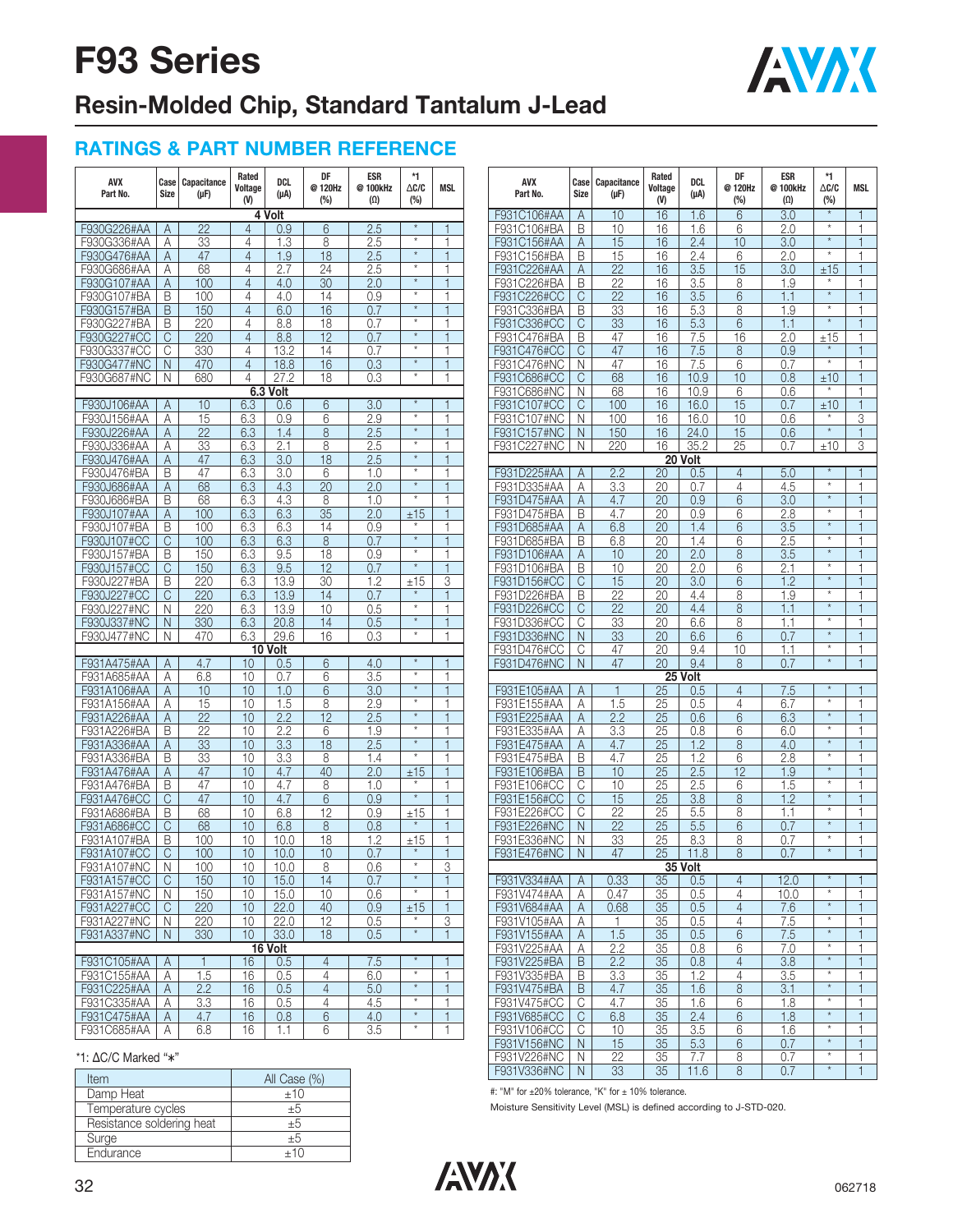

## **Resin-Molded Chip, Standard Tantalum J-Lead**

### **QUALIFICATION TABLE**

| <b>TEST</b>                                   | F93 series (Temperature range -55°C to +125°C)                                                                                                                                                                                                                                                                                                                                                                                          |
|-----------------------------------------------|-----------------------------------------------------------------------------------------------------------------------------------------------------------------------------------------------------------------------------------------------------------------------------------------------------------------------------------------------------------------------------------------------------------------------------------------|
|                                               | <b>Condition</b>                                                                                                                                                                                                                                                                                                                                                                                                                        |
| <b>Damp Heat</b><br>(Steady State)            | At 40°C, 90 to 95% R.H., 500 hours (No voltage applied)<br>Capacitance Change  Refer to page 32 (*1)<br>Dissipation Factor  Initial specified value or less<br>Leakage Current  Initial specified value or less                                                                                                                                                                                                                         |
| <b>Temperature Cycles</b>                     | $-55^{\circ}$ C / $+125^{\circ}$ C, 30 minutes each, 5 cycles<br>Capacitance Change  Refer to page 32 (*1)<br>Dissipation Factor  Initial specified value or less<br>Leakage Current  Initial specified value or less                                                                                                                                                                                                                   |
| <b>Resistance to</b><br><b>Soldering Heat</b> | 10 seconds reflow at 260°C, 5 seconds immersion at 260°C.<br>Capacitance Change  Refer to page 32 (*1)<br>Dissipation Factor  Initial specified value or less<br>Leakage Current  Initial specified value or less                                                                                                                                                                                                                       |
| <b>Surge</b>                                  | After application of surge voltage in series with a $33\Omega$ resistor at the rate of 30 seconds ON, 30 seconds OFF,<br>for 1000 successive test cycles at 85°C, capacitors shall meet the characteristic requirements in the table above.<br>Capacitance Change  Refer to page 32 (*1)<br>Dissipation Factor  Initial specified value or less<br>Leakage Current  Initial specified value or less                                     |
| <b>Endurance</b>                              | After 2000 hours' application of rated voltage in series with a 3Ω resistor at 85°C, or derated voltage in series<br>with a $3\Omega$ resistor at 125°C, capacitors shall meet the characteristic requirements in the table above.<br>Capacitance Change  Refer to page 32 (*1)<br>Dissipation Factor  Initial specified value or less<br>Leakage Current  Initial specified value or less                                              |
| <b>Shear Test</b>                             | After applying the pressure load of 5N for $10±1$ seconds horizontally to the center of capacitor side body<br><b>그</b> 므<br>which has no electrode and has been soldered beforehand on a substrate, there shall be found neither<br>$5N(0.51kg \cdot f)$<br>For 10±1 seconds<br>exfoliation nor its sign at the terminal electrode.                                                                                                    |
| <b>Terminal Strength</b>                      | Keeping a capacitor surface-mounted on a substrate upside down and supporting the substrate at<br>$B230 - 20$<br>both of the opposite bottom points 45mm apart from the center of capacitor, the pressure strength is<br>applied with a specified jig at the center of substrate so that the substrate may bend by 1mm as<br>$45 + 45$<br>illustrated. Then, there shall be found no remarkable abnormality on the capacitor terminals. |
| <b>Failure Rate</b>                           | 1% per 1000 hours at 85°C, VR with $0.1\Omega$ /V series impedance,<br>60% confidence level.                                                                                                                                                                                                                                                                                                                                            |

We can supply the type of compliance to AEC-Q200. Please contact to your local AVX sales office when these series are being designed in your application.